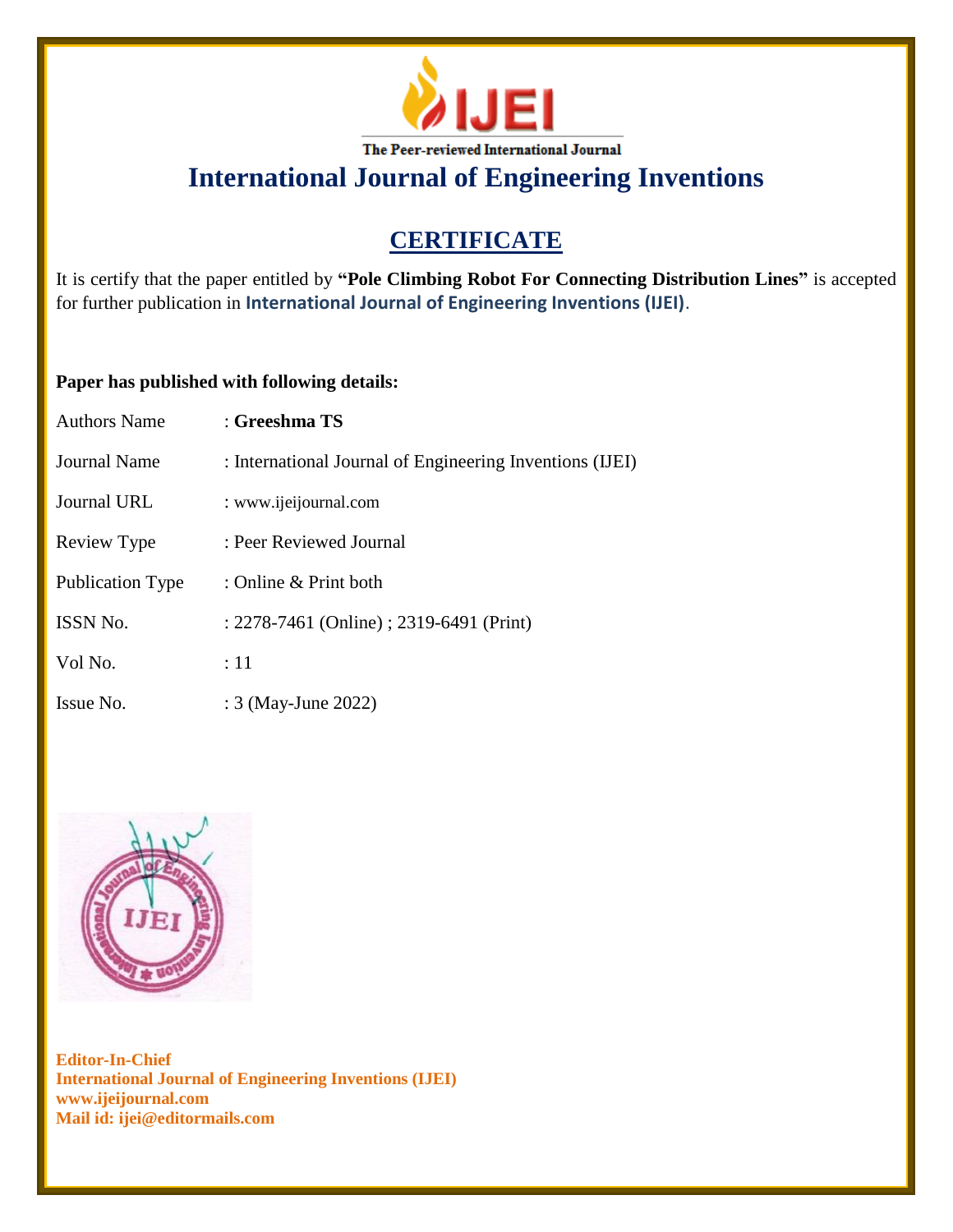

# **CERTIFICATE**

It is certify that the paper entitled by **"Pole Climbing Robot For Connecting Distribution Lines"** is accepted for further publication in **International Journal of Engineering Inventions (IJEI)**.

### **Paper has published with following details:**

| Authors Name            | : Prof. Veena S                                          |
|-------------------------|----------------------------------------------------------|
| Journal Name            | : International Journal of Engineering Inventions (IJEI) |
| Journal URL             | : www.ijeijournal.com                                    |
| Review Type             | : Peer Reviewed Journal                                  |
| <b>Publication Type</b> | : Online & Print both                                    |
| ISSN No.                | : 2278-7461 (Online) ; 2319-6491 (Print)                 |
| Vol No.                 | $\div 11$                                                |
| Issue No.               | : 3 (May-June 2022)                                      |

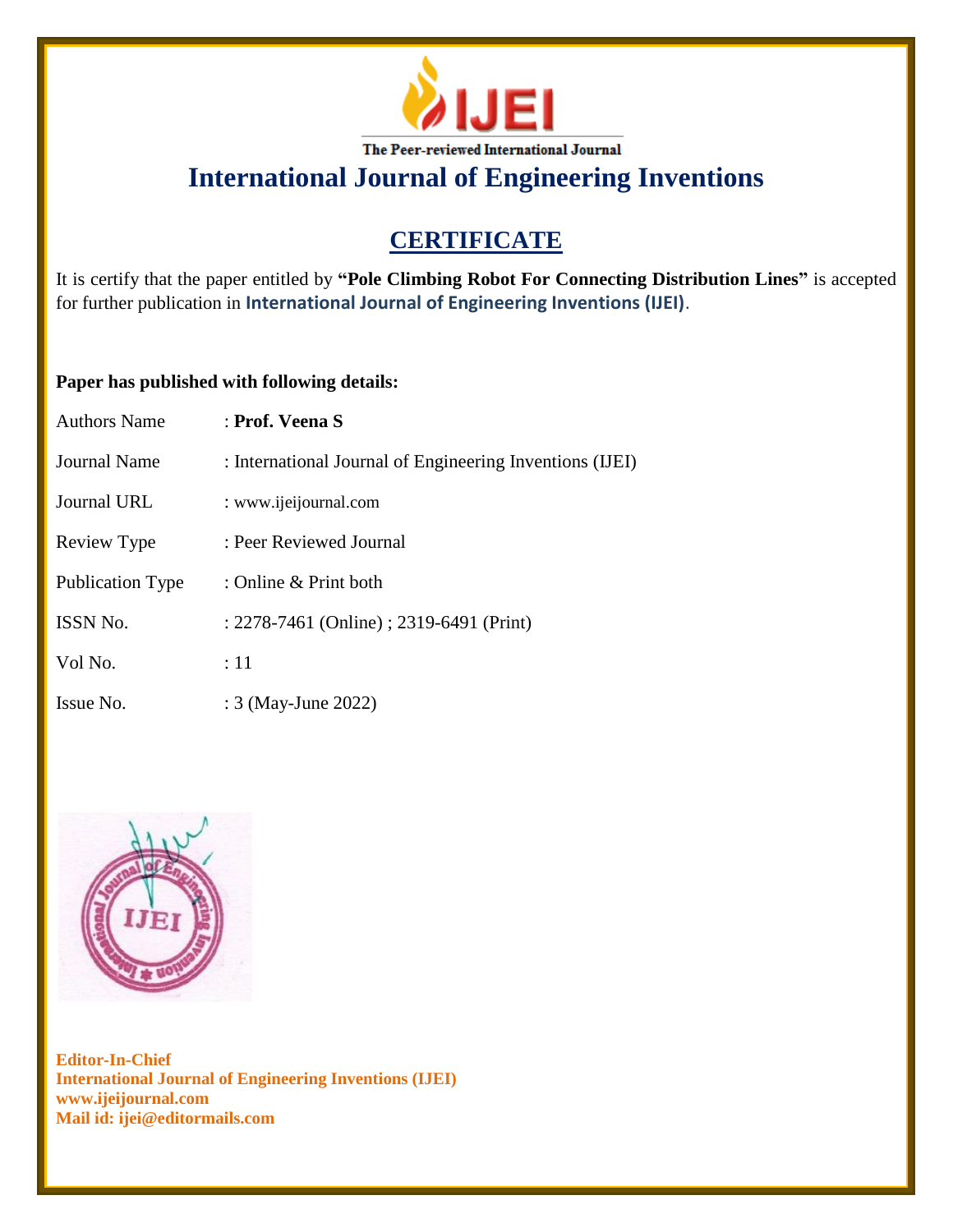

# **CERTIFICATE**

It is certify that the paper entitled by **"Pole Climbing Robot For Connecting Distribution Lines"** is accepted for further publication in **International Journal of Engineering Inventions (IJEI)**.

### **Paper has published with following details:**

| <b>Authors Name</b> | : Bhargavi K                                             |
|---------------------|----------------------------------------------------------|
| Journal Name        | : International Journal of Engineering Inventions (IJEI) |
| Journal URL         | : www.ijeijournal.com                                    |
| Review Type         | : Peer Reviewed Journal                                  |
| Publication Type    | : Online & Print both                                    |
| <b>ISSN No.</b>     | : 2278-7461 (Online) ; 2319-6491 (Print)                 |
| Vol No.             | :11                                                      |
| Issue No.           | : 3 (May-June 2022)                                      |

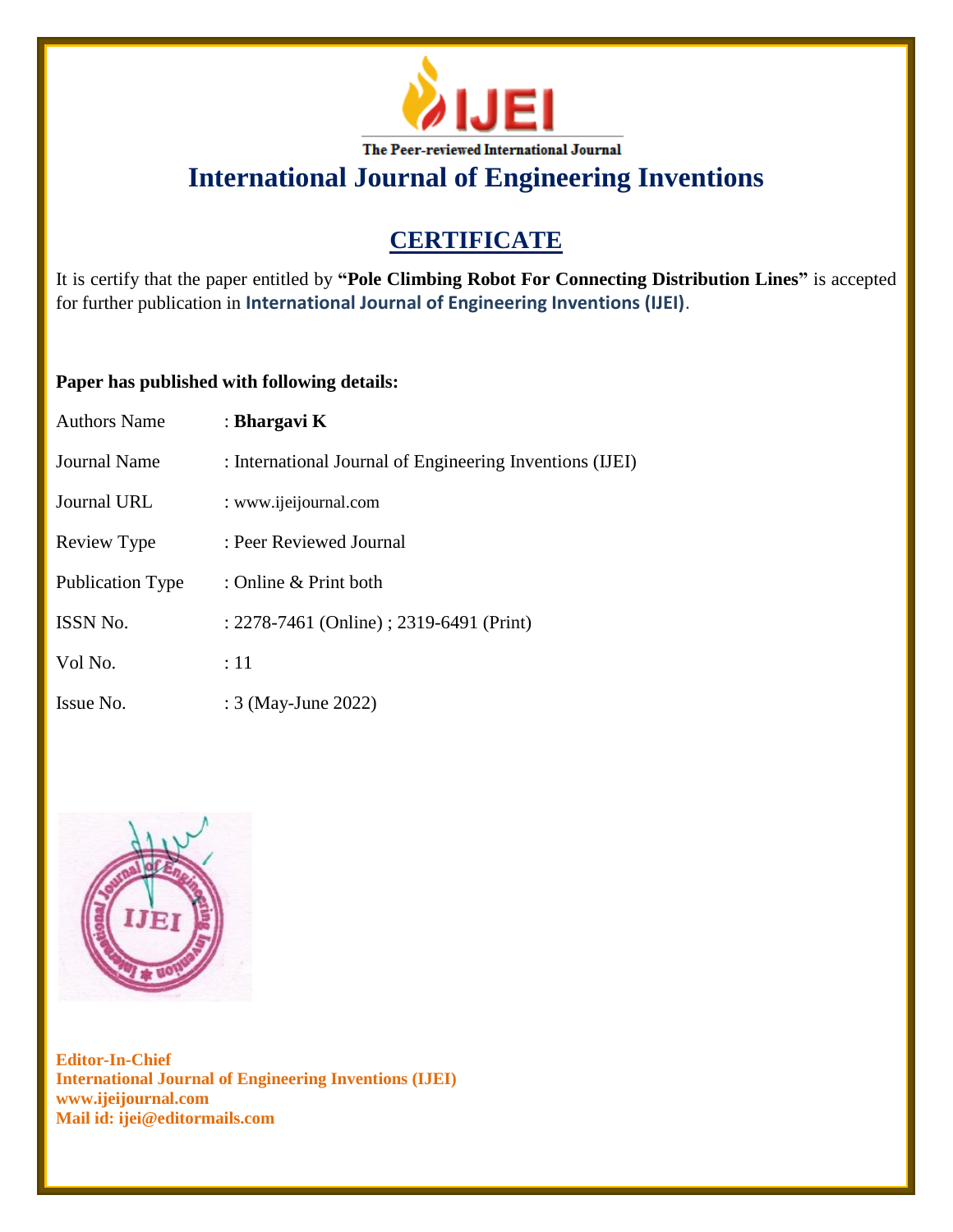

# **CERTIFICATE**

It is certify that the paper entitled by **"Pole Climbing Robot For Connecting Distribution Lines"** is accepted for further publication in **International Journal of Engineering Inventions (IJEI)**.

### **Paper has published with following details:**

| <b>Authors Name</b>     | : Chandrakala M R                                        |
|-------------------------|----------------------------------------------------------|
| Journal Name            | : International Journal of Engineering Inventions (IJEI) |
| Journal URL             | : www.ijeijournal.com                                    |
| Review Type             | : Peer Reviewed Journal                                  |
| <b>Publication Type</b> | : Online & Print both                                    |
| <b>ISSN No.</b>         | : 2278-7461 (Online) ; 2319-6491 (Print)                 |
| Vol No.                 | :11                                                      |
| Issue No.               | : 3 (May-June 2022)                                      |